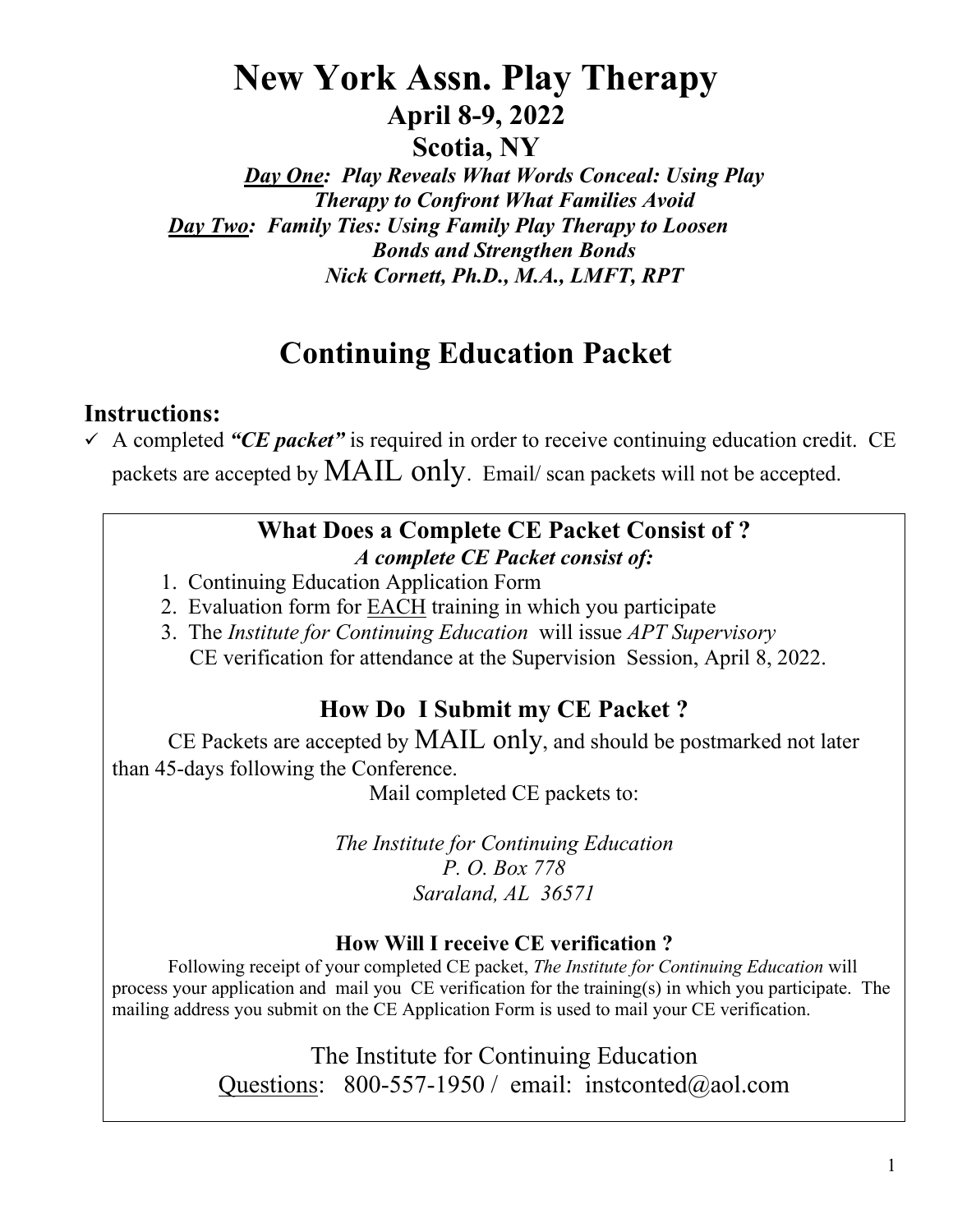## **Continuing Education**

*This program is co-sponsored by the New York Association for Play Therapy and* **The Institute for Continuing Education***. Credit is awarded on a session-by-session basis , with full attendance required for the sessions attended. Each day's program offers 6.00 hrs.* 

*Note: The Institute for Continuing Education will issue APT Supervisory CE credit, 2.00 hrs., for the Supervision Session, scheduled for April 8, 2022.* 

*There is no additional fee for making application for continuing education credit. Application forms and other CE materials will be available on site. CE verifications are mailed to attendees following the Conference, within 30-days of receiving all completed CE materials. If you have questions regarding the program, continuing education learning objectives, presenter bios, or grievance issues, contact* **The Institute** *at: 800-557-1950 / email: [instconted@aol.com](mailto:instconted@aol.com)*

*NOTE: To receive continuing education credit, applicants must complete all CE materials, sign in/out at designated locations, and submit an evaluation form for the sessions attended.* 

*NOTE: It is the responsibility of the attendee to determine if CE credit offered by The Institute for Continuing Education meets the regulations of their state licensing/certification board, including the Ethics Workshops scheduled.* 

**Psychology***:* The Institute for Continuing Education is approved by the American Psychological Association to sponsor continuing education for psychologists. The Institute for Continuing Education maintains responsibility for this program and its content. *New York*:The Institute for Continuing Education is recognized by the New York State Education Department's State Board for Psychology as an approved provider of continuing education for licensed psychologists #PSY-0043.

**Counseling***:* The Institute for Continuing Education and the New York Assn. Play Therapy are co-sponsors of this program. This co-sponsorship has been approved by NBCC. The Institute for Continuing Education is an NBCC approved continuing education provider, No. 5643. The Institute for Continuing Education is solely responsible for this program, including the awarding of NBCC credit.

*New York:* The Institute for Continuing Education is recognized by the New York State Education Department's State Board for Mental Health Practitioners as an approved provider of continuing education for licensed mental health counselors. Provider MHC-0016.

**Social Work***:* This program has been approved for 12.00 social work continuing education hours for re-licensure, in accordance with 258 CMR, NASW-MA CE Approving Program. Authorization: D-90954-1/ D-90954-2.

*New York*: The Institute for Continuing Education is recognized by the New York State Education Department's State Board for Social Work as an approved provider of continuing education for licensed social workers. Provider SW- 0025.

**Marriage/Family Therapy**: The Institute for Continuing Education is recognized by the New York State Education Departments' State Board for Marriage/Family Therapy. Provider MFT-0012.

*California Professionals***:** The Institute for Continuing Education, Provider 56590, is approved by the California Association of Marriage and Family Therapists to sponsor continuing education for LMFTs, LCSWs, LPCCs. The Institute for Continuing Education maintains responsibility for this program and its content. This Course meets the qualifications for 12.00 hours of continuing education credit for LMFTs, LCSWs, LPCC, as required by the California Board of Behavioral Sciences.

**Play Therapy:** The Institute for Continuing Education is approved by the to offer continuing education specific to play therapy. APT Approved Provider 98-040. Note: The Institute for Continuing Education will issue APT Supervisory Credit, 2.00 hrs., for the supervision Session, scheduled for April 8, 2022, APT Provider 98-040.

**Ethics Hours**: The program offers 2.00 hours in play therapy supervision only.

**Academic Credit**: The program offers no "academic" credit and CE hours awarded are not eligible toward fulfillment of a degree. **Skills Level:** Due to the interdisciplinary nature of this Conference, sessions have not been rated as to skills level. Attendees are urged to review the session descriptions to determine appropriateness for professional and personal needs.

**Instructional Methodology:** May include lecture, demonstration, audio/visual, experiential practice of techniques, large and small group discussion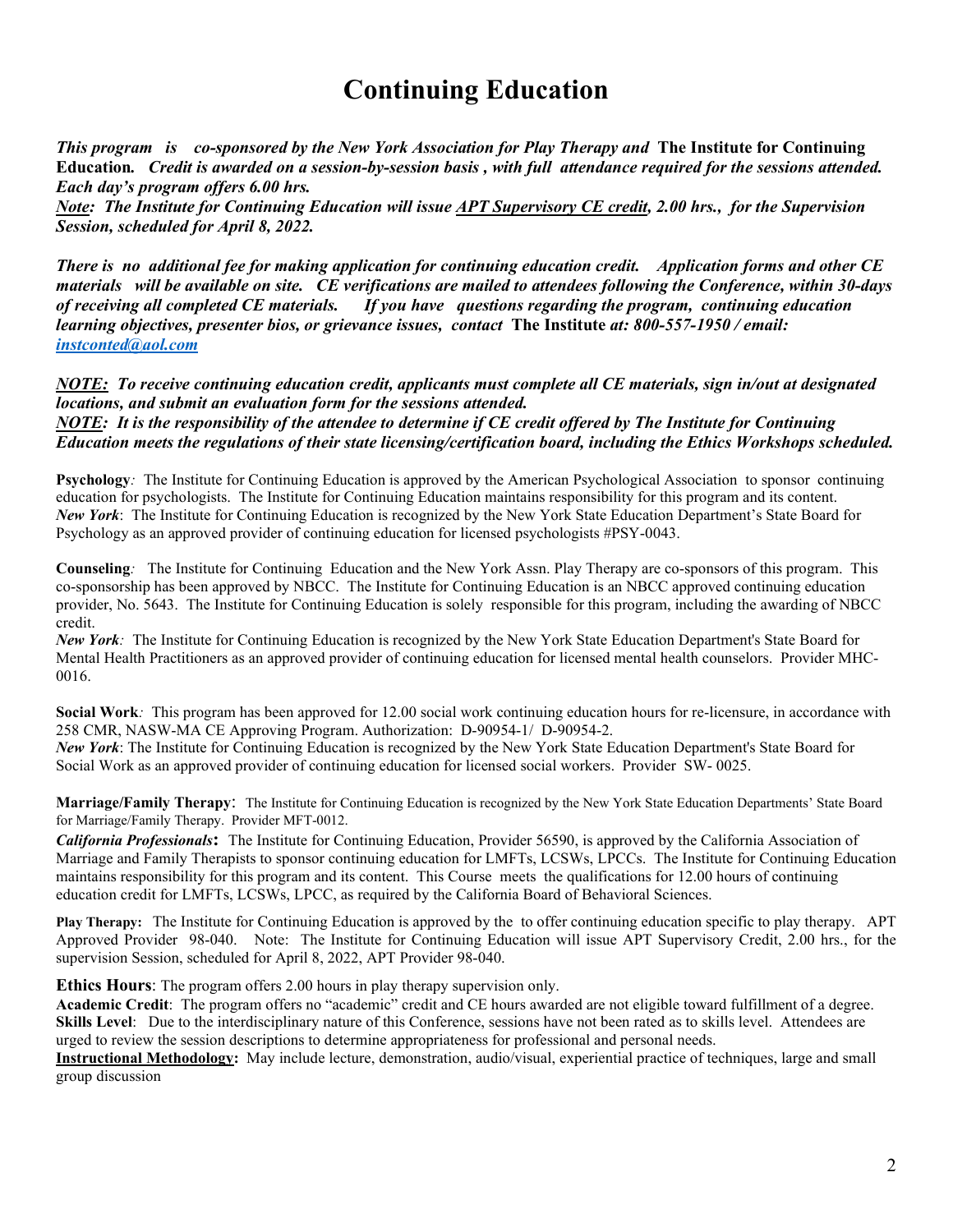# **Application Form**

**Continuing Education Credit New York Association for Play Therapy April 8-9, 2022**  *Scotia, NY* 

|                           |                        |                                                                                                                                                                                                                                      |                                                | Contact Hrs. Offered: 6.00 hrs./ per day<br><b>Play Therapy Supervision: 2.00 hrs. APT Supervisory Training</b> |
|---------------------------|------------------------|--------------------------------------------------------------------------------------------------------------------------------------------------------------------------------------------------------------------------------------|------------------------------------------------|-----------------------------------------------------------------------------------------------------------------|
| <b>Please Print Your:</b> |                        |                                                                                                                                                                                                                                      |                                                |                                                                                                                 |
|                           |                        |                                                                                                                                                                                                                                      |                                                |                                                                                                                 |
|                           |                        |                                                                                                                                                                                                                                      |                                                |                                                                                                                 |
|                           |                        | <u> 1989 - Johann Stoff, amerikansk politiker (* 1908)</u>                                                                                                                                                                           |                                                |                                                                                                                 |
|                           |                        | Office Telephone: ( <u>Our community</u> contains contained a contact of the contact of the contact of the contact of the contact of the contact of the contact of the contact of the contact of the contact of the contact of the c |                                                |                                                                                                                 |
|                           |                        | <b>Request for Continuing Education Credit</b><br>I request continuing education credit verification in the professional discipline(s) of:                                                                                           |                                                |                                                                                                                 |
|                           | Psychology Social Work |                                                                                                                                                                                                                                      |                                                | Counseling                                                                                                      |
|                           |                        | Play Therapy Marr/Family Therapy                                                                                                                                                                                                     |                                                |                                                                                                                 |
|                           |                        |                                                                                                                                                                                                                                      |                                                |                                                                                                                 |
|                           |                        |                                                                                                                                                                                                                                      |                                                |                                                                                                                 |
|                           |                        | License Number: (Required if licensed in Florida)                                                                                                                                                                                    | (will be included on certificate, if provided) |                                                                                                                 |

I hereby make application for continuing education credit. I understand that to be eligible for continuing education credit, I must comply with sign-in and sign-out requirements, and complete an evaluation of each event attended.

| <b>Check Dates You Attended:</b>                      | Signature:                                                                                    |
|-------------------------------------------------------|-----------------------------------------------------------------------------------------------|
| Friday, April 8, 2022<br>$(6.00$ contact hrs.)        | Date:                                                                                         |
| Friday, April 8, 2022<br>$(2.00$ hrs./APT Supervision | The Institute for Continuing Education                                                        |
| Saturday, April 9, 2022<br>$(6.00$ contact hrs.)      | P. O. Box 778<br>Saraland, AL 36571<br>Questions: $800-557-1950$ / e-mail: instconted@aol.com |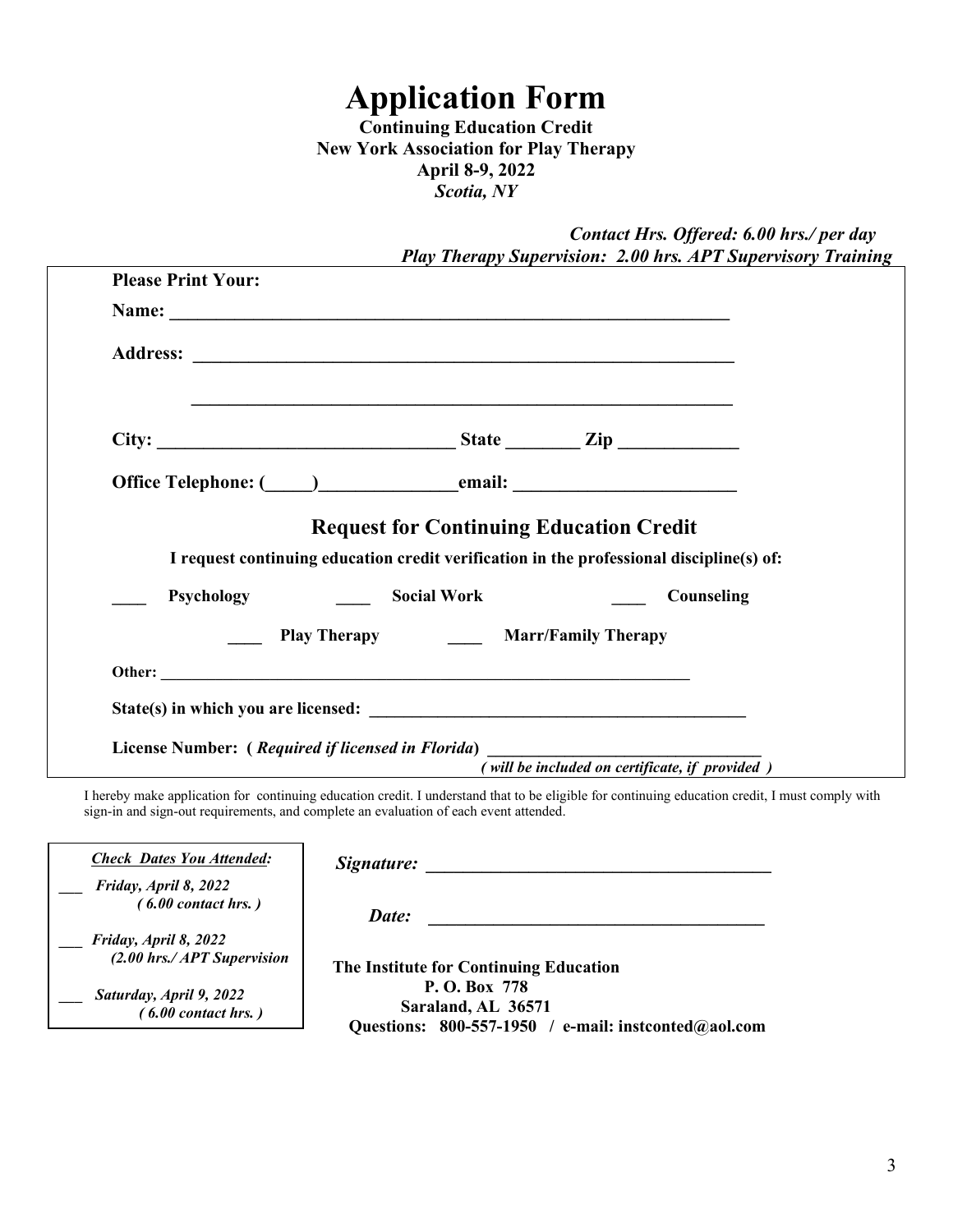### **Play Reveals What Words Conceal: Using Play Therapy to Confront What Families Avoid Nick Cornett, Ph.D., LPC, LMFT, RPT**

**Please indicate your rating of the presentation in the categories below by circling the appropriate number, using a scale of 1 ( low ) through 5 (high )**

|                                                                                         | <b>HIGH</b> |                     | <b>Neutral</b> |                | LOW |
|-----------------------------------------------------------------------------------------|-------------|---------------------|----------------|----------------|-----|
| I. Content / Relevancy/ Teaching Methods:                                               |             |                     |                |                |     |
| a) Content was appropriate for intended audience                                        | 5           | $\overline{4}$      | 3              | $\mathbf{2}$   |     |
| b) Content was consistent with stated learning objectives                               | 5           | $\overline{4}$      | 3              | 2              |     |
| c) Content included recent studies/findings/literature on topic                         | 5           | 4                   | 3              | $\mathbf{2}$   |     |
| d) Teaching methods were appropriate and effective for subject matter                   | 5           | $\overline{\bf{4}}$ | 3              | $\mathbf{2}$   |     |
| e) This program is appropriate to my education, experience, and skills level            | 5           | 4                   | 3              |                |     |
| f) Cultural, racial, ethnic, socio-economic, and gender differences were considered     | 5           | 4                   | 3              | $\mathfrak{D}$ |     |
| Visual aids, handouts, and oral presentations clarified content and were useful<br>g)   | 5           | 4                   | 3              | 2              |     |
| h) Content was useful, applicable to practice, and enhanced my professional development | 5           | 4                   | 3              | $\mathbf{2}$   |     |
| i) I did not perceive any commercial bias or conflict of interest                       | 5           | 4                   | 3              | $\mathbf{2}$   |     |
| j) Information could contribute to achieving personal and professional goals            | 5           | $\overline{4}$      | 3              | $\mathbf{2}$   |     |
| k) Timeline of course adhered to the advertised time, and CE credits offered            | 5           | $\overline{\bf{4}}$ | 3              | $\mathbf{2}$   |     |
| I) I would recommend this program to others                                             | 5           | 4                   | 3              |                |     |

## **II. Learning Objectives: Stated learning objectives were met: April 8, 2022 1) Define communication from a family systems perspective 5 4 3 2 1 2) Describe family systems concepts that can be useful in identifying 5 4 3 2 1 unhealthy patterns of family communication that may appear in family therapy sessions, such as family secrets, family rules, and communication stances 3) Identify examples of patterns of family communication present in case 5 4 3 2 1 examples of family play therapy 4) Identify foundational play therapy skills that can be used to promote congruent 5 4 3 2 1 communication between family members 5) Describe activities that can be used in the context of family play therapy 5 4 3 2 1 to facilitate congruent communication between family members 6) Apply family systems concepts regarding unhealthy family communication 5 4 3 2 1 to themselves in order to understand the communication tendencies to play therapy**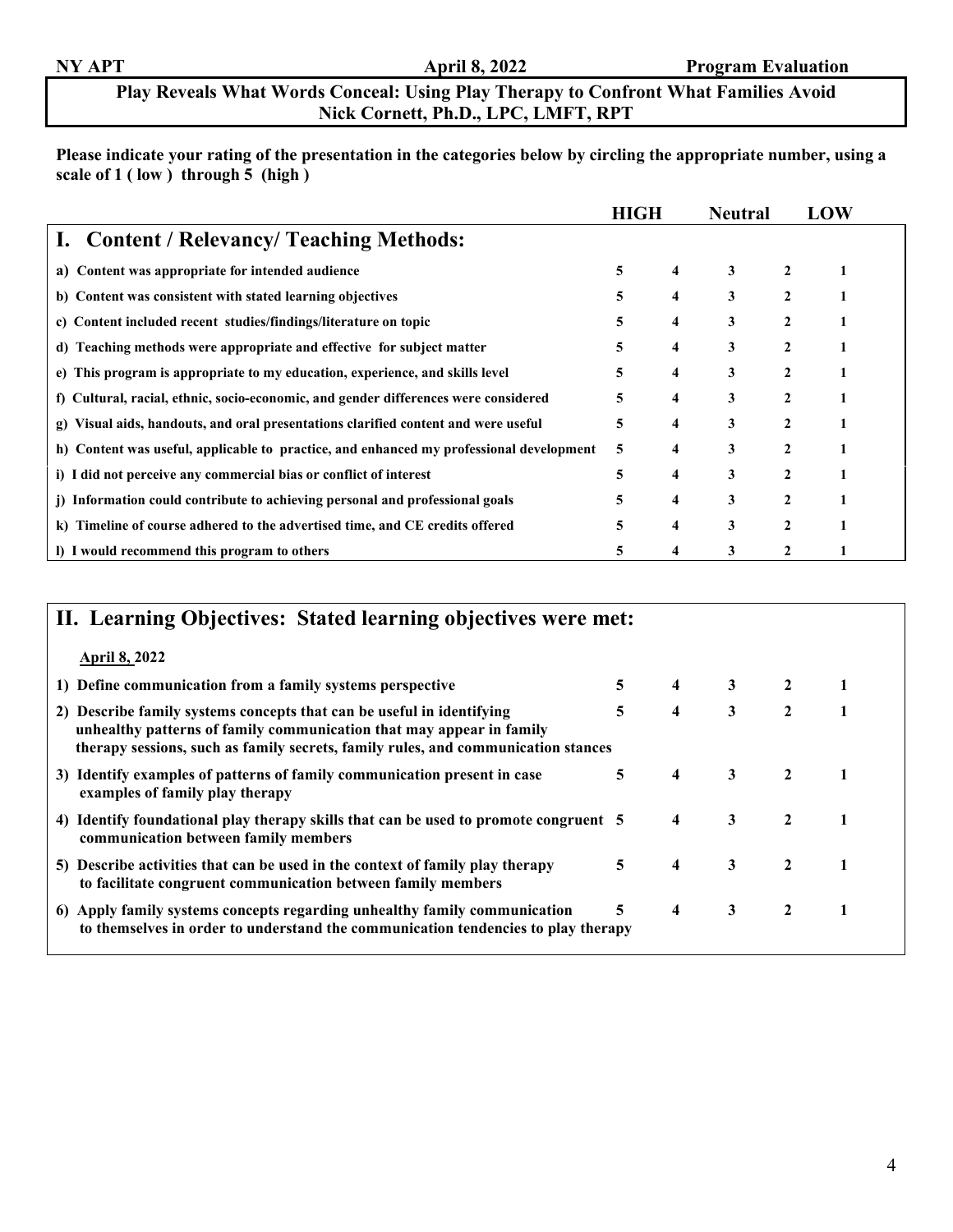|                                                                                     | <b>HIGH</b> |                | <b>Neutral</b> |                | LOW |     |
|-------------------------------------------------------------------------------------|-------------|----------------|----------------|----------------|-----|-----|
| <b>III.</b> Faculty: Nick Cornett, Ph.D., LPC, LMFT, RPT                            |             |                |                |                |     |     |
| a) Knowledgeable in content areas                                                   | 5.          | $\overline{4}$ | $3\qquad 2$    |                |     |     |
| b) Presented the subject matter clearly and clarified content                       | 5           | $\overline{4}$ | $\mathbf{3}$   |                |     |     |
| b) Responsive to participants and to their questions                                | 5           | $\overline{4}$ | 3              | 2              |     |     |
| d) Used technology effectively                                                      | 5           | 4              | 3              | $\overline{2}$ |     |     |
| e) Reviewed limitations to material presented                                       | 5           | 4              | 3              | 2              |     |     |
| f) Described severe and most common risks, including applicable risk of medications | 5           | 4              |                |                |     | N/A |
|                                                                                     |             |                |                |                |     |     |

## **IV. Overall Rating:**

| a) This session met or exceeded my expectations                                                          | $\sim$           | 4 | $\overline{\mathbf{3}}$ |             |            |  |
|----------------------------------------------------------------------------------------------------------|------------------|---|-------------------------|-------------|------------|--|
| b) How much did you learn as a result of this CE program                                                 | a great deal     |   | some                    | very little |            |  |
| c) How useful was the content of this CE program for your practice and other<br>professional development | extremely useful |   |                         |             | not useful |  |

| V. Logistics / Technology / Administration:                                                                                         |             |                         |                         |       |
|-------------------------------------------------------------------------------------------------------------------------------------|-------------|-------------------------|-------------------------|-------|
| a) Conference facility was adequate and location was suitable for training                                                          |             | $5 \quad 4$             | 3 2                     | 1 N/A |
| b) Visual and technology aids were up-to-date and adequately administered                                                           | 5.          | $\overline{4}$          | $\overline{\mathbf{3}}$ |       |
| c) Course/ training registration was user-friendly and event was well managed                                                       | 5           | $\overline{\mathbf{4}}$ | 3 2                     |       |
| d) Instructions for requesting accommodations for a disability were clear                                                           | 5.          | $\overline{4}$          | 3 2                     |       |
| d) Questions or concerns were addressed effectively and in a timely manner<br>with regard to administration of the course/ training | $5^{\circ}$ | $\overline{4}$          | $\frac{3}{2}$           |       |

**\_\_\_\_\_\_\_\_\_\_\_\_\_\_\_\_\_\_\_\_\_\_\_\_\_\_\_\_\_\_\_\_\_\_\_\_\_\_\_\_\_\_\_\_\_\_\_\_\_\_\_\_\_\_\_\_\_\_\_\_\_\_\_\_\_\_\_\_\_\_\_\_\_\_\_\_\_\_\_\_\_\_\_\_\_\_\_\_\_\_ \_\_\_\_\_\_\_\_\_\_\_\_\_\_\_\_\_\_\_\_\_\_\_\_\_\_\_\_\_\_\_\_\_\_\_\_\_\_\_\_\_\_\_\_\_\_\_\_\_\_\_\_\_\_\_\_\_\_\_\_\_\_\_\_\_\_\_\_\_\_\_\_\_\_\_\_\_\_\_\_\_\_\_\_\_\_\_\_\_\_** 

# **VI. Comments About This Training: \_\_\_\_\_\_\_\_\_\_\_\_\_\_\_\_\_\_\_\_\_\_\_\_\_\_\_\_\_\_\_\_\_\_\_\_\_\_\_\_\_\_\_\_\_\_\_\_\_\_\_\_\_\_\_\_**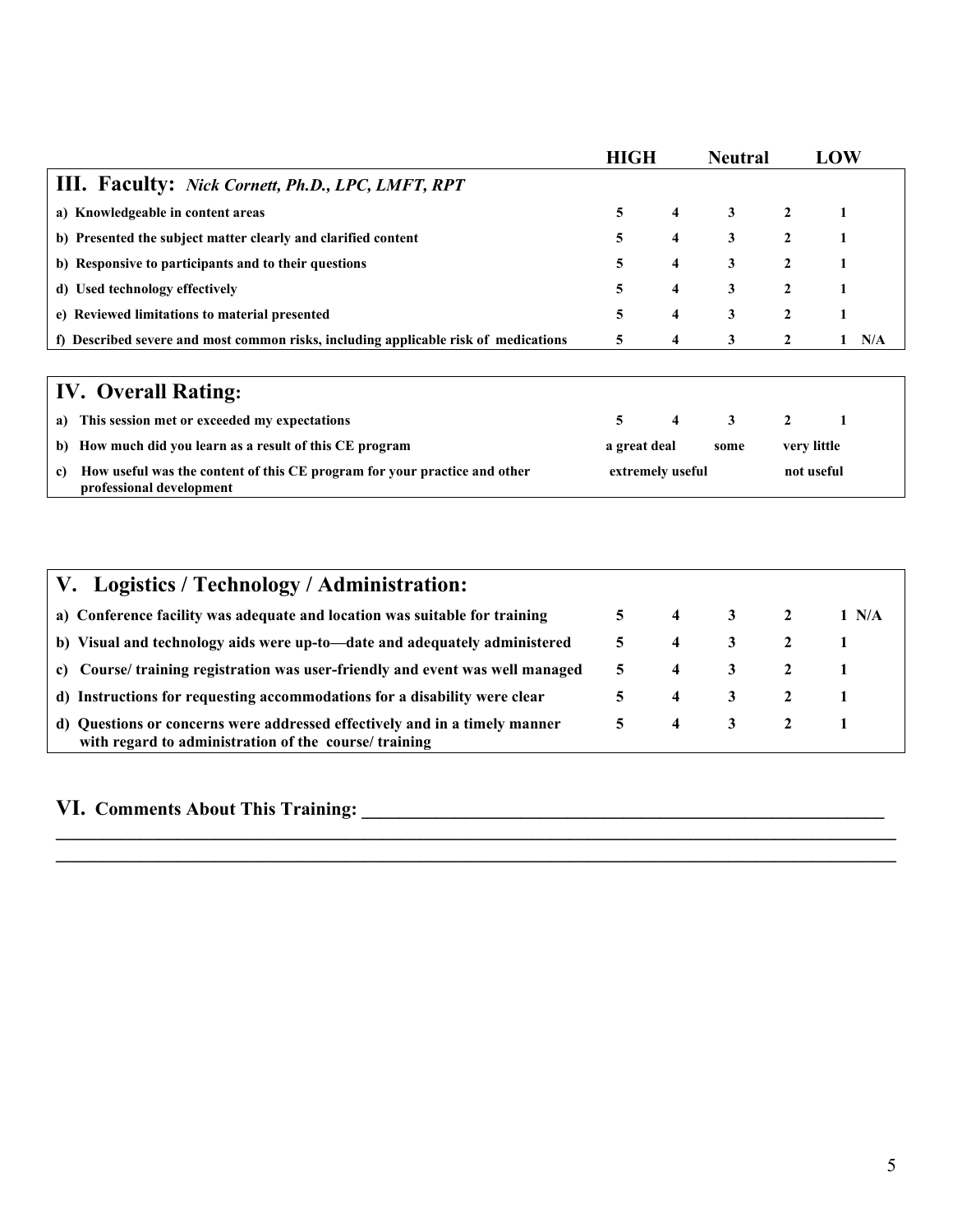### **Play Therapy Supervision: Regulating Up and Down with Supervisees Susan Bundy-Myrow, Ph.D., RPT-S / David Myrow, Ph.D., RPT-S**

**Please indicate your rating of the presentation in the categories below by circling the appropriate number, using a scale of 1 ( low ) through 5 (high )** 

|                                                                                         | <b>HIGH</b> |                         | <b>Neutral</b> |              | LOW |
|-----------------------------------------------------------------------------------------|-------------|-------------------------|----------------|--------------|-----|
| I. Content / Relevancy/ Teaching Methods:                                               |             |                         |                |              |     |
| Content was appropriate for intended audience<br>a)                                     | 5           | $\overline{\mathbf{4}}$ | 3              | $\mathbf{2}$ |     |
| b) Content was consistent with stated learning objectives                               | 5.          | 4                       | 3              |              |     |
| c) Content included recent studies/findings/literature on topic                         | 5           | 4                       | 3              | 2            |     |
| d) Teaching methods were appropriate and effective for subject matter                   | 5           | 4                       | 3              | $\mathbf{2}$ |     |
| e) This program is appropriate to my education, experience, and skills level            | 5           | 4                       | 3              |              |     |
| f) Cultural, racial, ethnic, socio-economic, and gender differences were considered     | 5           | 4                       | 3              | $\mathbf{2}$ |     |
| Visual aids, handouts, and oral presentations clarified content and were useful<br>g)   | 5           | 4                       | 3              | 2            |     |
| h) Content was useful, applicable to practice, and enhanced my professional development | 5           | 4                       | 3              |              |     |
| i) I did not perceive any commercial bias or conflict of interest                       | 5           | 4                       | 3              | $\mathbf{2}$ |     |
| j) Information could contribute to achieving personal and professional goals            | 5           | 4                       | 3              | 2            |     |
| k) Timeline of course adhered to the advertised time, and CE credits offered            | 5           | 4                       | 3              | $\mathbf{2}$ |     |
| I) I would recommend this program to others                                             |             | 4                       | 3              | 2            |     |

| II. Learning Objectives: Stated learning objectives were met:                                                                                                             |                |                |                         |  |  |  |  |  |  |
|---------------------------------------------------------------------------------------------------------------------------------------------------------------------------|----------------|----------------|-------------------------|--|--|--|--|--|--|
| <b>April 8, 2022</b>                                                                                                                                                      |                |                |                         |  |  |  |  |  |  |
| 1) Identify verbal and non-verbal physiological indications of regulation                                                                                                 |                |                | $5 \t 4 \t 3 \t 2 \t 1$ |  |  |  |  |  |  |
| 2) Explain 3 interventions to facilitate ventral vagal activation in play<br>therapy supervision                                                                          | 5.             | $\overline{4}$ | 3 2                     |  |  |  |  |  |  |
| 3) Explain how the dimensions of <i>Theraplay</i> help make sense to the client-<br>supervisee interactions that also affect the play therapy supervisory<br>relationship | 5 <sup>5</sup> |                | 4 3 2                   |  |  |  |  |  |  |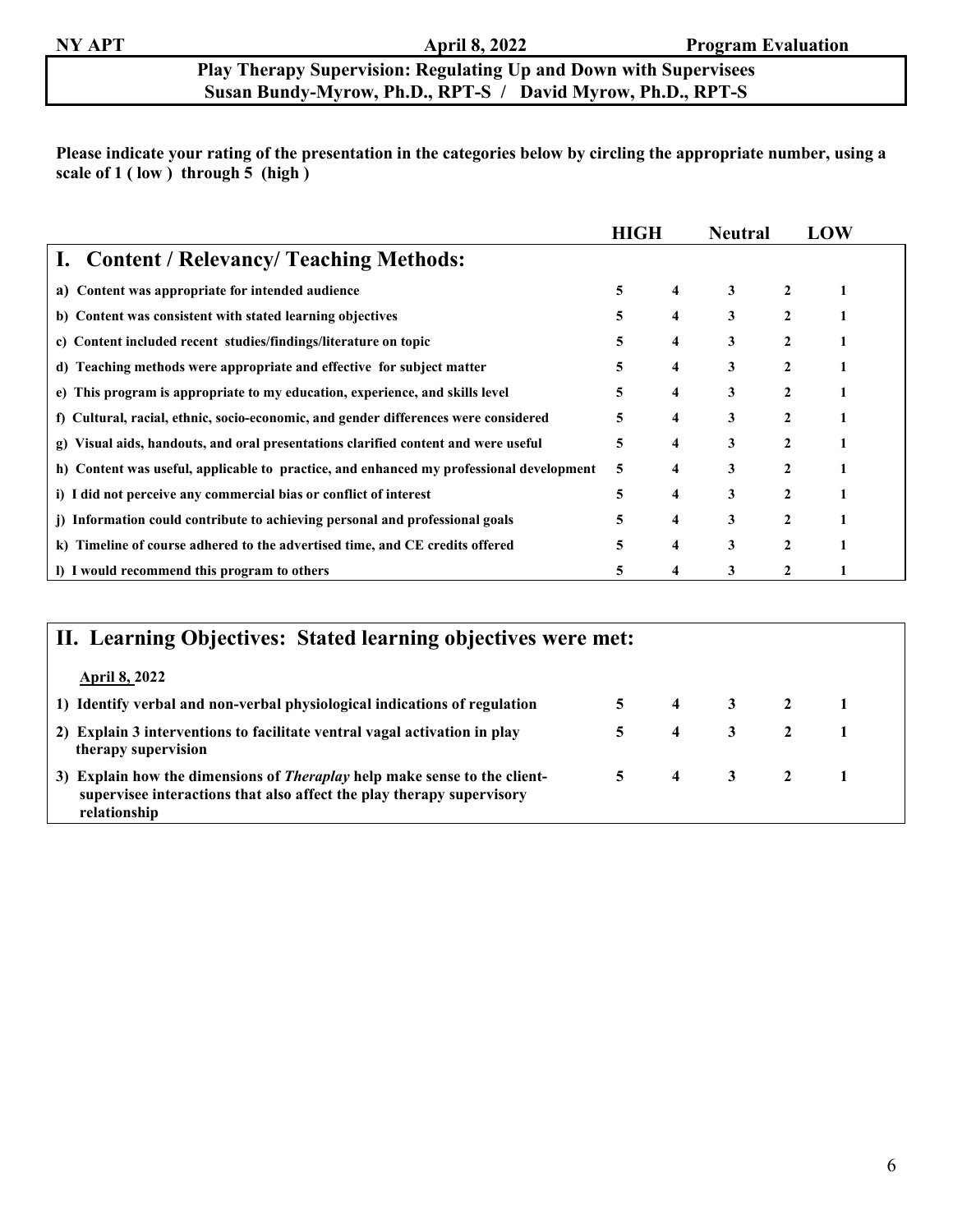|                                                                                     | <b>HIGH</b> |                         | <b>Neutral</b> |              | LOW      |
|-------------------------------------------------------------------------------------|-------------|-------------------------|----------------|--------------|----------|
| <b>III.</b> Faculty: Susan Bundy-Myrow, Ph.D., RPT-S                                |             |                         |                |              |          |
| a) Knowledgeable in content areas                                                   | 5           | $\overline{\mathbf{4}}$ | 3              | $\mathbf{2}$ |          |
| b) Presented the subject matter clearly and clarified content                       | 5           | 4                       | 3              | 2            |          |
| b) Responsive to participants and to their questions                                | 5           | 4                       | 3              | 2            |          |
| d) Used technology effectively                                                      | 5           | 4                       | 3              | 2            |          |
| e) Reviewed limitations to material presented                                       | 5           | 4                       | 3              | 2            |          |
| f) Described severe and most common risks, including applicable risk of medications | 5.          | 4                       | 3              | $\mathbf{2}$ | N/A<br>1 |
|                                                                                     |             |                         |                |              |          |
| <b>III. Faculty: David Myrow, Ph.D., RPT-S</b>                                      |             |                         |                |              |          |
| a) Knowledgeable in content areas                                                   | 5           | 4                       | 3              | $\mathbf{2}$ |          |
| b) Presented the subject matter clearly and clarified content                       | 5           | 4                       | $\mathbf{3}$   | $\mathbf{2}$ |          |
| b) Responsive to participants and to their questions                                | 5           | 4                       | 3              | $\mathbf{2}$ |          |
| d) Used technology effectively                                                      | 5           | 4                       | 3              | 2            |          |
| e) Reviewed limitations to material presented                                       | 5           | 4                       | 3              | 2            |          |
| f) Described severe and most common risks, including applicable risk of medications | 5           | 4                       | 3              | 2            | N/A      |

## **IV. Overall Rating: a) This session met or exceeded my expectations 5 4 3 2 1 b)** How much did you learn as a result of this CE program and a great deal a great deal wery little **c) How useful was the content of this CE program for your practice and other extremely useful not useful professional development**

| V. Logistics / Technology / Administration:                                                                                         |    |   |                         |       |
|-------------------------------------------------------------------------------------------------------------------------------------|----|---|-------------------------|-------|
| a) Conference facility was adequate and location was suitable for training                                                          |    | 4 | $\overline{\mathbf{3}}$ | 1 N/A |
| b) Visual and technology aids were up-to-date and adequately administered                                                           | 5. | 4 | 3                       |       |
| c) Course/ training registration was user-friendly and event was well managed                                                       | 5. | 4 | 3                       |       |
| d) Instructions for requesting accommodations for a disability were clear                                                           |    | 4 | 3                       |       |
| d) Questions or concerns were addressed effectively and in a timely manner<br>with regard to administration of the course/ training | 5. | 4 | $\overline{\mathbf{3}}$ |       |

**\_\_\_\_\_\_\_\_\_\_\_\_\_\_\_\_\_\_\_\_\_\_\_\_\_\_\_\_\_\_\_\_\_\_\_\_\_\_\_\_\_\_\_\_\_\_\_\_\_\_\_\_\_\_\_\_\_\_\_\_\_\_\_\_\_\_\_\_\_\_\_\_\_\_\_\_\_\_\_\_\_\_\_\_\_\_\_\_\_\_ \_\_\_\_\_\_\_\_\_\_\_\_\_\_\_\_\_\_\_\_\_\_\_\_\_\_\_\_\_\_\_\_\_\_\_\_\_\_\_\_\_\_\_\_\_\_\_\_\_\_\_\_\_\_\_\_\_\_\_\_\_\_\_\_\_\_\_\_\_\_\_\_\_\_\_\_\_\_\_\_\_\_\_\_\_\_\_\_\_\_** 

### **VI. Comments About This Training:**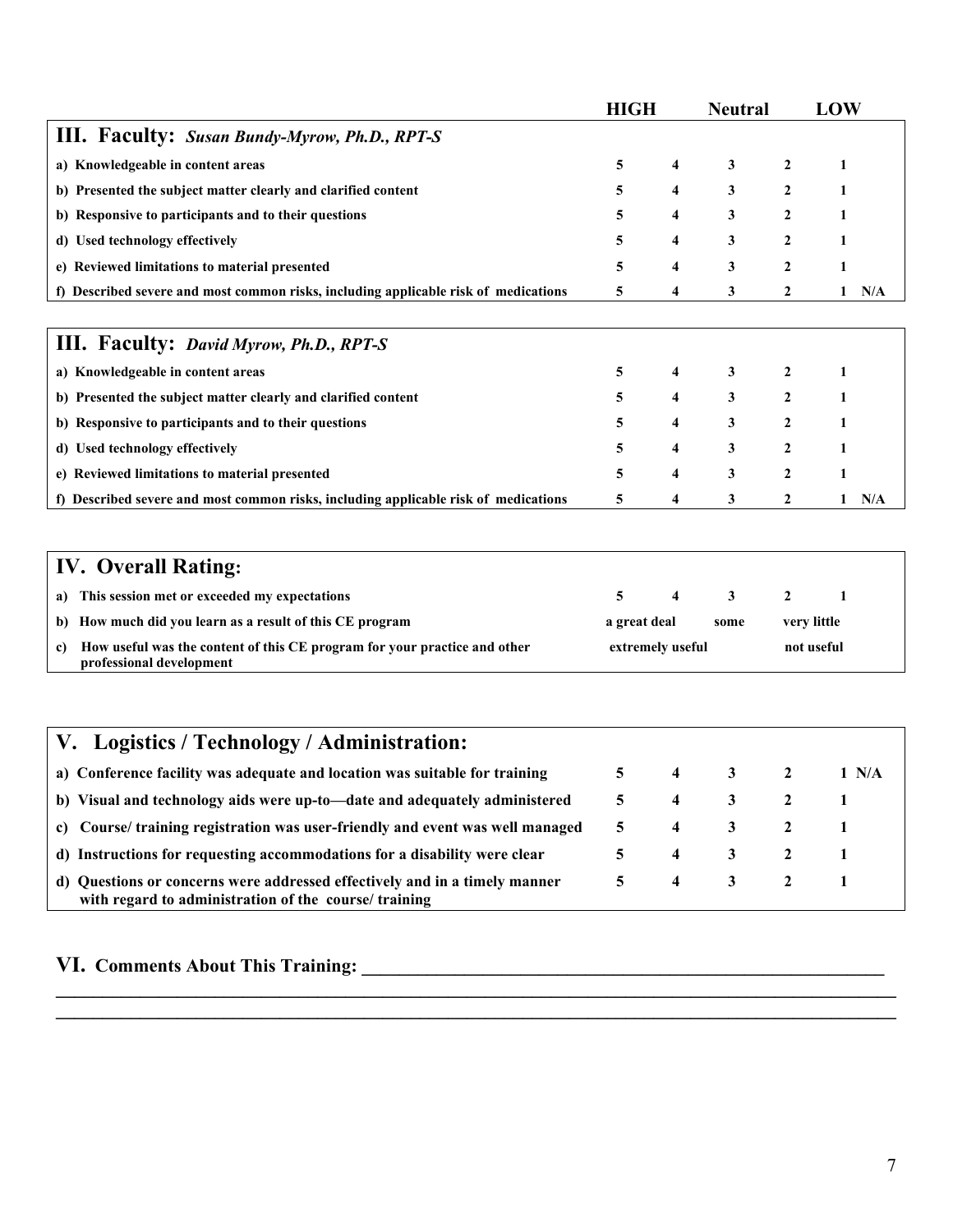## **Family Ties: Using Family Play Therapy to Loosen Binds and Strengthen Bonds Nick Cornett, Ph.D., LPC, LMFT, RPT**

## **Please indicate your rating of the presentation in the categories below by circling the appropriate number, using a scale of 1 ( low ) through 5 (high )**

|                                                                                                             | <b>HIGH</b>      | <b>Neutral</b> |   | LOW              |   |     |
|-------------------------------------------------------------------------------------------------------------|------------------|----------------|---|------------------|---|-----|
| I. Content / Relevancy/ Teaching Methods:                                                                   |                  |                |   |                  |   |     |
| a) Content was appropriate for intended audience                                                            | 5                | $\overline{4}$ | 3 | $\overline{2}$   | 1 |     |
| b) Content was consistent with stated learning objectives                                                   | 5                | 4              | 3 | 2                | 1 |     |
| Content included recent studies/findings/literature on topic<br>c)                                          | 5                | 4              | 3 | $\mathbf{2}$     | 1 |     |
| Teaching methods were appropriate and effective for subject matter<br>d)                                    | 5                | 4              | 3 | $\mathbf{2}$     | 1 |     |
| e) This program is appropriate to my education, experience, and skills level                                | 5                | 4              | 3 | 2                | 1 |     |
| f) Cultural, racial, ethnic, socio-economic, and gender differences were considered 5                       |                  | 4              | 3 | 2                | 1 |     |
| Visual aids, handouts, and oral presentations clarified content and were useful<br>g)                       | 5                | 4              | 3 | 2                | 1 |     |
| h) Content was useful, applicable to practice, and enhanced<br>personal and professional development        | 5                | 4              | 3 | $\mathbf{2}$     | 1 |     |
| i) I did not perceive any commercial bias or conflict of interest                                           | 5                | 4              | 3 | $\mathbf{2}$     | 1 |     |
| j) Information could contribute to achieving personal and professional goals                                | 5                | 4              | 3 | $\mathbf{2}$     | 1 |     |
| k) Timeline of training adhered to the advertised time and CE credit offered                                | 5                | 4              | 3 | $\mathbf{2}$     | 1 |     |
| I) I would recommend this program to others                                                                 | 5                | 4              | 3 | $\boldsymbol{2}$ | 1 |     |
|                                                                                                             |                  |                |   |                  |   |     |
| <b>III.</b> Faculty: Nick Cornett, Ph.D., LPC, LMFT, RPT                                                    |                  |                |   |                  |   |     |
| a) Knowledgeable in content areas                                                                           | 5                | 4              | 3 | $\overline{2}$   | 1 |     |
| b) Presented the subject matter clearly and clarified content                                               | 5                | 4              | 3 | 2                | 1 |     |
| c) Responsive to participants and to their questions                                                        | 5                | 4              | 3 | 2                | 1 |     |
| d) Used technology effectively                                                                              | 5                | 4              | 3 | $\mathbf{2}$     | 1 |     |
| e) Reviewed limitations to material presented                                                               | 5                | 4              | 3 | $\mathbf{2}$     | 1 |     |
| f) Described severe and most common risks, including applicable<br>risks of medications                     | 5                | 4              | 3 | $\boldsymbol{2}$ | 1 | N/A |
| <b>IV.</b> Overall Rating:                                                                                  |                  |                |   |                  |   |     |
| This session met or exceeded my expectations<br>a)                                                          | 5                | 4              | 3 | $\overline{2}$   | 1 |     |
| How much did you learn as a result of this CE program<br>b)                                                 | a great deal     | some           |   | very little      |   |     |
| How useful was the content of this CE program for your practice<br>c)<br>and other professional development | extremely useful |                |   | not useful       |   |     |